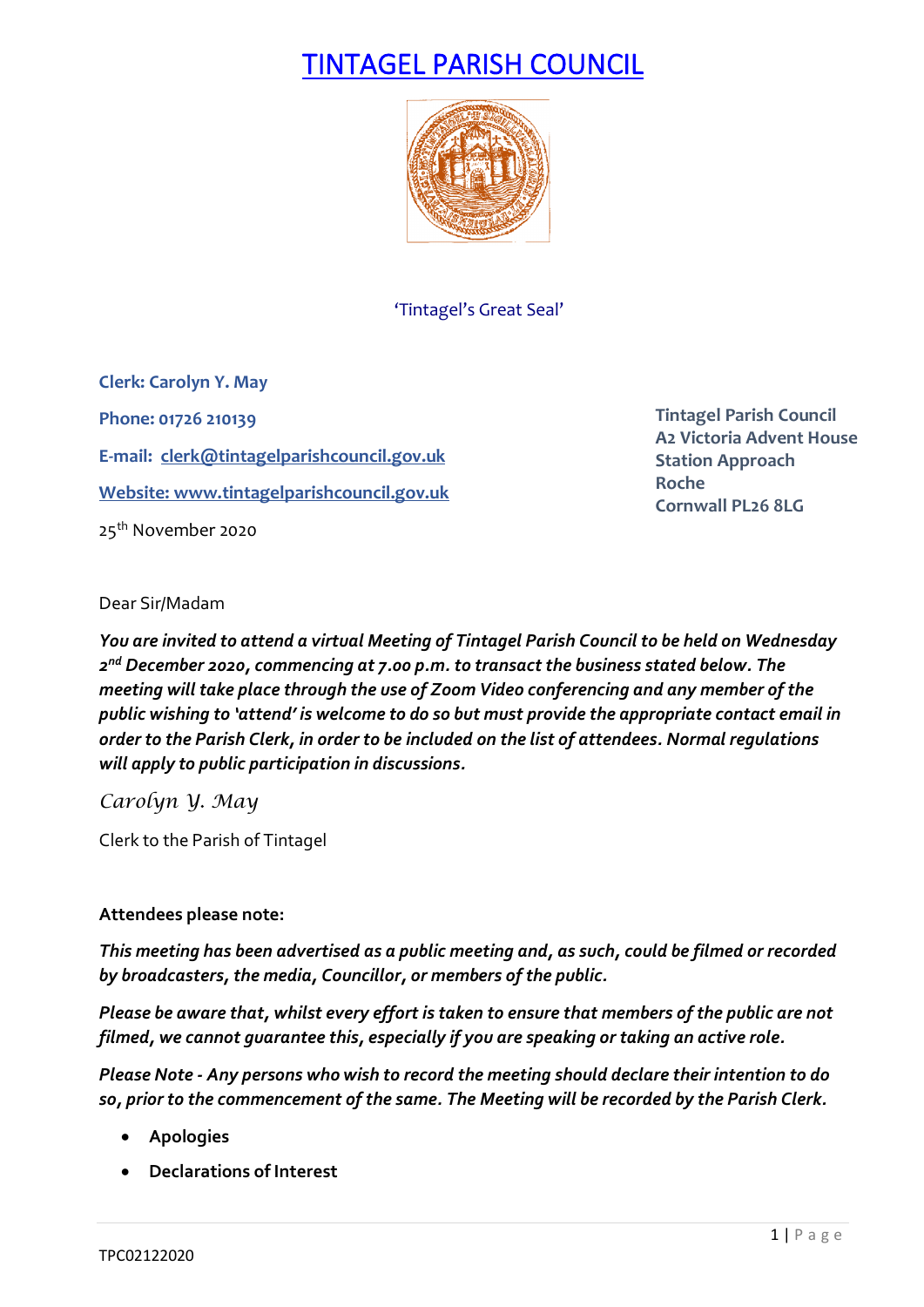• **Invitation to members of the public to speak prior to meeting, (10 minutes allowed for this item) -** Participants attention is respectfully drawn to the Parish Council's 'Public Participation Policy', which sets out the rules governing this part of the agenda - only items listed on the said agenda may be discussed.\*

# **AGENDA**

**Minutes -** To Approve the Minutes of the previous meeting, held on the 4th November 2020 (Appendix A)

**Cllr. C. Mould – Cornwall Council**

**Vice Chairman's Report –** Cllr Brooks

**Planning Applications** – Appendix B

**Planning Decisions** – Appendix C

**Accounts Payable & Bank Reconciliation** – Appendix D

**External Audit -** Clerk

**Community Hub Proposal –** Cllr Appleby-Tremain (Appendix E)

**Christmas Lights Donation Request –** Cllr Coshall

# **Donation Requests**

- Community Larder
- Tintagel Non-Conformist Cemetery
- Christmas Donation

# **Parish Council Property**

# **Updates**:

Public Lavatories Update (Trevena Square) – Appendix F

Community Network Panel Meeting Update – Cllr Appleby-Tremain

Social Hall Update – Cllr Appleby-Tremain

Town Twinning - Clerk

# **Correspondence**

# **PART 2**

# **CONFIDENTIAL MATTERS**

Pursuant to Section 1(2) of the Public Bodies (Admission to Meetings) Act 1960, it is resolved that, because of the confidential nature of the business to be transacted, the public and press must leave the meeting.

- Legal Opinion
- Police Report
- On-going Correspondence Matter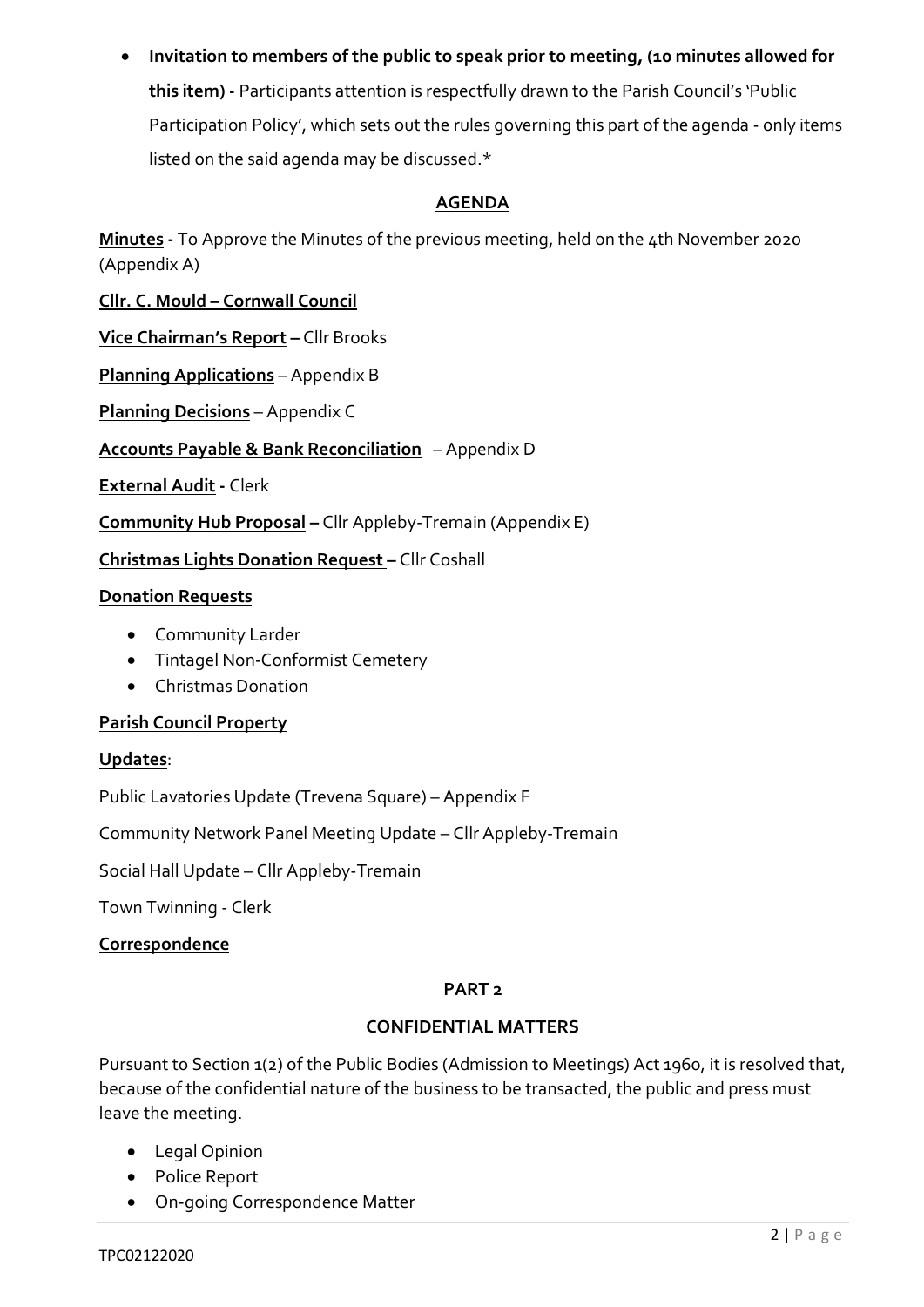#### **\* Public Participation**

- Persons wishing to speak at any meeting can only do so in relation to decision items on the agenda.
- In respect of questions at Council meetings, members of the public must give notice in writing to the Parish Clerk, by no later than noon on the Friday before the Council meeting. The notice must specify the nature of the question in enough detail to enable a reply to be prepared. Questioners have the right to ask one supplementary question once they have received the chairman's response.
- Contributions are limited to one per person per item and no person shall speak for more than 3 minutes, except in exceptional circumstances, to be determined by the Chairman.

# **Next Meeting - The next Scheduled meeting is on Wednesday 6th January 22021**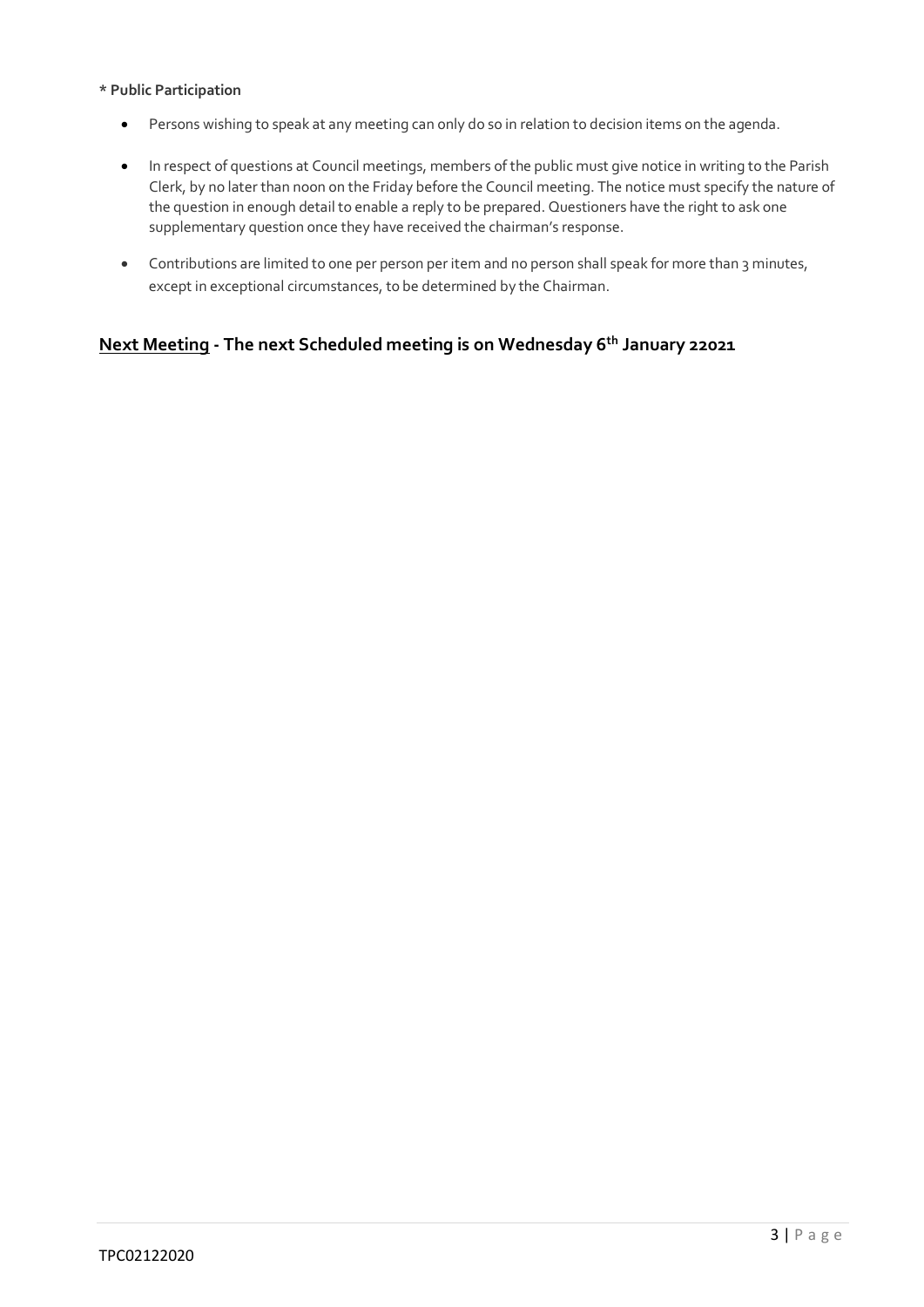#### **PLANNING APPLICATIONS APPENDIX B**

| Reference                    | PA20/07365                                                                                                                                                                                                                                                       |
|------------------------------|------------------------------------------------------------------------------------------------------------------------------------------------------------------------------------------------------------------------------------------------------------------|
| Alternative Reference        |                                                                                                                                                                                                                                                                  |
| <b>Application Validated</b> | 27 <sup>th</sup> October 2020                                                                                                                                                                                                                                    |
| Address                      | Land North Of Wishford Cottage Treligga Downs Road, Delabole Cornwall PL33<br>9DL                                                                                                                                                                                |
| Proposal                     | Construction of 3 detached dwellings, modification of existing field access,<br>construction of Cornish hedging, provision of private foul drainage, demolition<br>and clearance of second world war structure and remains and associated<br>tree/shrub planting |
| <b>Status</b>                | Awaiting decision                                                                                                                                                                                                                                                |

| Reference                    | PA20/09593                                                           |
|------------------------------|----------------------------------------------------------------------|
| Alternative Reference        | PP-09218885                                                          |
| <b>Application Validated</b> | Fri 13 Nov 2020                                                      |
| Address                      | Westdown Lane From Rock House to Westdown, Treknow Tintagel PL34 0EN |
| Proposal                     | Single storey residential extension                                  |
| <b>Status</b>                | Awaiting decision                                                    |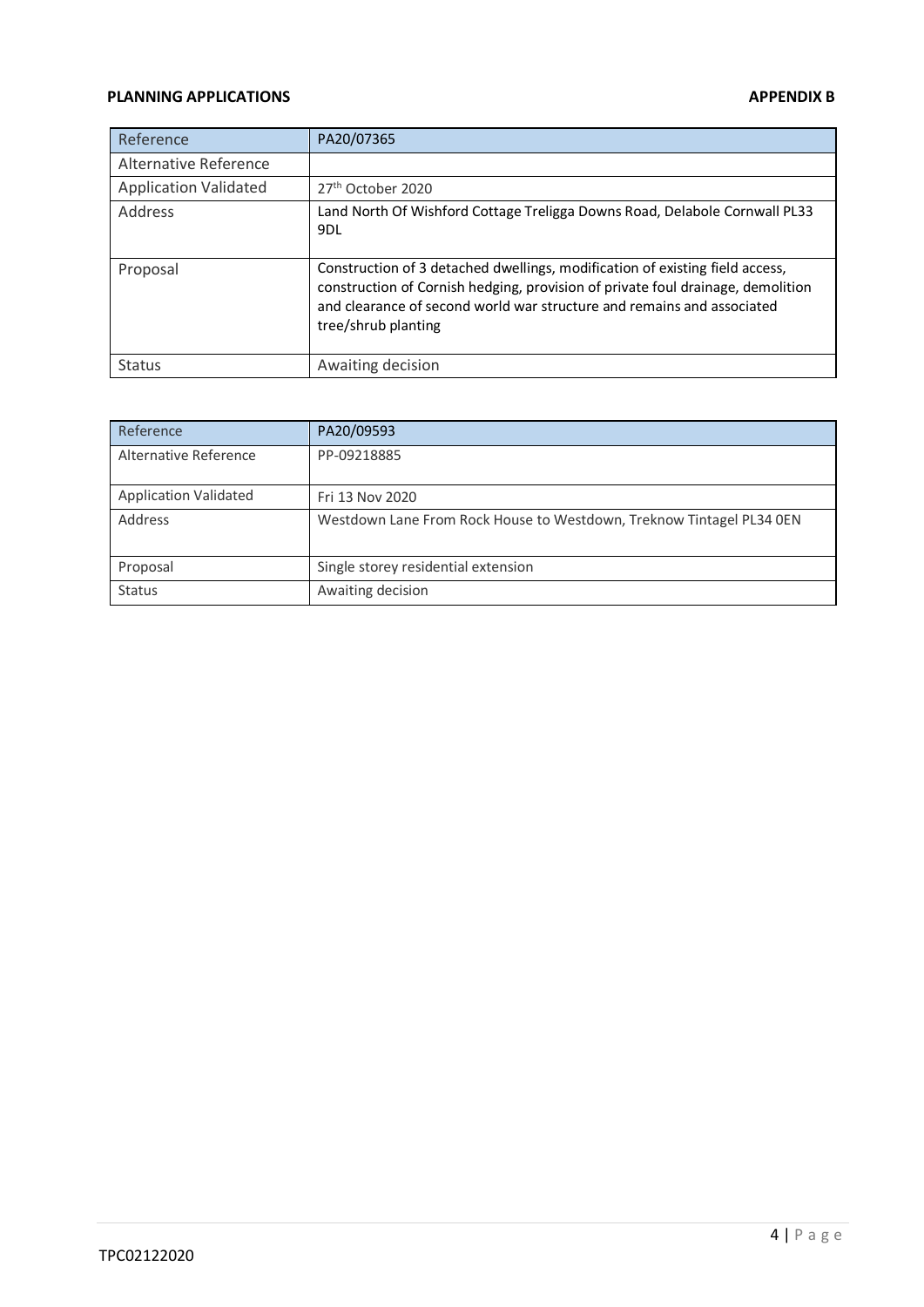# **PLANNING DECISIONS Appendix C**

| Reference                    | PA20/07365                                                                                                                                                                                                                                                       |
|------------------------------|------------------------------------------------------------------------------------------------------------------------------------------------------------------------------------------------------------------------------------------------------------------|
| Alternative Reference        | N/A                                                                                                                                                                                                                                                              |
| <b>Application Validated</b> | Fri 28 Aug 2020                                                                                                                                                                                                                                                  |
| Address                      | Land North Of Wishford Cottage Treligga Downs Road Delabole Cornwall PL33<br>9 <sub>DL</sub>                                                                                                                                                                     |
| Proposal                     | Construction of 3 detached dwellings, modification of existing field access,<br>construction of Cornish hedging, provision of private foul drainage, demolition<br>and clearance of second world war structure and remains and associated<br>tree/shrub planting |
| <b>Status</b>                | Decided                                                                                                                                                                                                                                                          |
| Decision                     | Approved with conditions                                                                                                                                                                                                                                         |
| Decision Issued Date         | Tuesday 10th November 2020                                                                                                                                                                                                                                       |
| <b>Appeal Status</b>         | Unknown                                                                                                                                                                                                                                                          |

| Reference                    | PA20/05224                               |  |  |  |
|------------------------------|------------------------------------------|--|--|--|
| Alternative Reference        | PP-08835551                              |  |  |  |
| <b>Application Validated</b> | Wed 29 Jul 2020                          |  |  |  |
| Address                      | Land At Trethevy Near Boscastle Cornwall |  |  |  |
| Proposal                     | Further new livestock building           |  |  |  |
| <b>Status</b>                | Decided                                  |  |  |  |
| Decision                     | Approved (Statutory/one condition only)  |  |  |  |
| <b>Decision Issued Date</b>  | Wed 18 Nov 2020                          |  |  |  |
| <b>Appeal Status</b>         | Unknown                                  |  |  |  |

| Reference                    | PA20/04009                                                                                                                                                                                                                                                                         |  |  |  |
|------------------------------|------------------------------------------------------------------------------------------------------------------------------------------------------------------------------------------------------------------------------------------------------------------------------------|--|--|--|
| Alternative Reference        | n/a                                                                                                                                                                                                                                                                                |  |  |  |
| <b>Application Validated</b> | Thu 28 May 2020                                                                                                                                                                                                                                                                    |  |  |  |
| Address                      | Dunsford Trethevy Tintagel Cornwall PL34 0BG                                                                                                                                                                                                                                       |  |  |  |
| Proposal                     | Reserved matters application in respect of PA18/09113 (Application for Outline<br>Planning Permission with all matters reserved: Demolition of existing dwelling<br>and erection of two dwellings) Resubmission of previously withdrawn<br>application PA19/09965 dated 20.04.2020 |  |  |  |
| <b>Status</b>                | Decided                                                                                                                                                                                                                                                                            |  |  |  |
| Decision                     | Approved (Statutory/one condition only)                                                                                                                                                                                                                                            |  |  |  |
| <b>Decision Issued Date</b>  | Wed 18 Nov 2020                                                                                                                                                                                                                                                                    |  |  |  |
| <b>Appeal Status</b>         | Unknown                                                                                                                                                                                                                                                                            |  |  |  |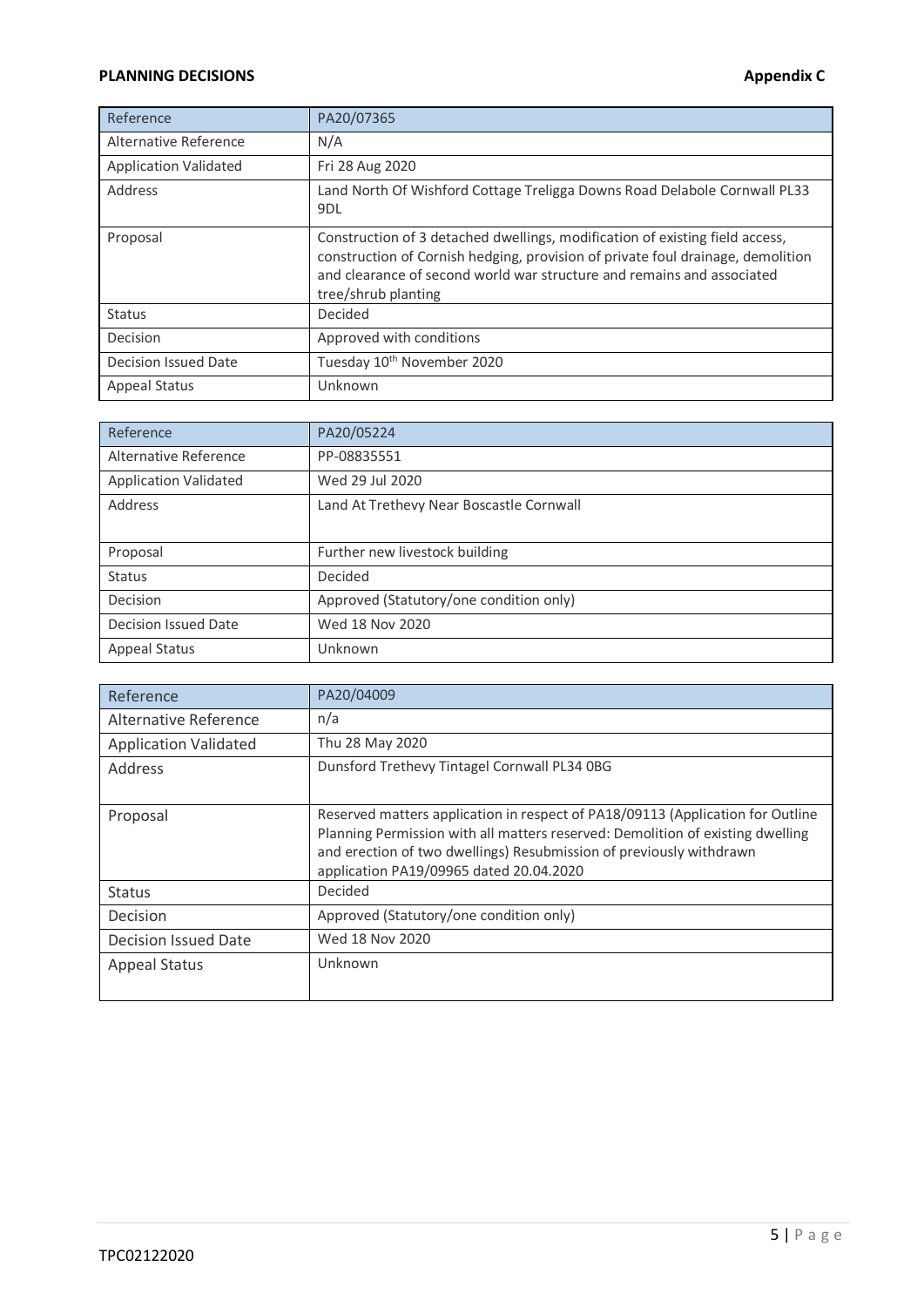# **PAYMENTS FOR APPROVAL & BANK RECONCILIATION APPENDIX D**

# **Schedule of Payments**

| <b>Date</b>  | <b>PMT</b> | <b>PAYEE</b>                     | <b>AMT (Net)</b> | <b>VAT</b> | <b>Total</b> |
|--------------|------------|----------------------------------|------------------|------------|--------------|
| 1122020      | <b>DD</b>  | <b>Bank Charges</b>              | 12.76            | 0.00       | 12.76        |
| 1122020      | <b>DD</b>  | <b>Cornwall Council (Rates)</b>  | 1150.00          | 0.00       | 1150.00      |
| 1122020      | <b>DD</b>  | <b>BT</b>                        | 60.73            | 12.14      | 72.87        |
| 1122020      | <b>DD</b>  | Google Ireland                   | 4.58             | 0.00       | 4.58         |
| 1122020      | <b>DD</b>  | Google Ireland                   | 4.56             | 0.00       | 4.56         |
| 1122020      | <b>DD</b>  | Corona Energy                    | 126.05           | 6.30       | 132.35       |
| 1122020      | <b>DD</b>  | <b>Opus Energy</b>               | 218.50           | 10.92      | 229.42       |
| 1122020      | <b>DD</b>  | Pennon Water                     | 97.48            | 0.00       | 97.48        |
| 5122020      | <b>DD</b>  | SeaDog IT                        | 25.00            | 0.00       | 25.00        |
| 1122020      | <b>FPO</b> | <b>R.Rowe Acct</b>               | 1150.00          | 0.00       | 1150.00      |
| 1122020      | <b>FPO</b> | <b>Stephens Scown Solicitors</b> | 2180.50          | 436.10     | 2616.60      |
| 1122020      | <b>FPO</b> | A.J.Pearce (est)                 | 950.00           | 0.00       | 950.00       |
| 1122020      | <b>FPO</b> | R. Barnes                        | 2033.33          | 0.00       | 2033.33      |
| 1122020      | <b>FPO</b> | Llawnroc                         | 79.18            | 15.84      | 95.02        |
| 1122020      | <b>FPO</b> | <b>First Data</b>                | 16.33            | 3.27       | 19.60        |
| 5122020      | <b>FPO</b> | Ivan Jones Elec Services Ltd     | 550.01           | 110.00     | 660.01       |
| 1122020      | <b>FPO</b> | <b>NAYAX</b>                     | 87.56            | 17.52      | 105.08       |
| 2122020      | <b>FPO</b> | <b>Stephens Scown Solicitors</b> | 1656.00          | 331.20     | 1987.20      |
| 9122020      | <b>FPO</b> | <b>BTE Services</b>              | 79.75            | 15.95      | 95.70        |
| 1122020      | S/O        | <b>FOT</b>                       | 30.00            | 0.00       | 30.00        |
| 1022020      | S/O        | <b>CAAT</b>                      | 50.00            | 0.00       | 50.00        |
| <b>Total</b> |            |                                  | 10562.32         | 959.24     | 11521.56     |

# **Income 01/11/2020 - 25/11/2020**

| Date         | Amount   | Source                      |
|--------------|----------|-----------------------------|
| 09/11/2020   | 3712.64  | Cornwall Council (LMP)      |
| 05/11/2020   | 294.80   | Lavatories                  |
| 12/11/2020   | 58.30    | Lavatories                  |
| 23/11/2020   | 13.00    | Lavatories                  |
| 04/11/2020   | 9254.07  | <b>HMRC</b>                 |
| 12/11/2020   | 1015.93  | Hi-Tech/ Nayax (Lavatories) |
| <b>Total</b> | 14348.74 |                             |

# **BUSINESS BANK A/c RECONCILIATION**

| PC BUS BANK Income NOV 2020                                 | £14,348.740                           |  |  |
|-------------------------------------------------------------|---------------------------------------|--|--|
| Bank Balance after DD/SO/ Discharged<br><b>Transactions</b> | £44, 229.73<br>£6,213.05<br>£5,297.51 |  |  |
| <b>Discharged TPC Transactions (ibid)</b>                   |                                       |  |  |
| Undischarged Transactions at 01102020                       |                                       |  |  |
| <b>Total Transactions</b>                                   | £11,521.56                            |  |  |
| <b>Reconciled Sum</b>                                       | £38,932.22                            |  |  |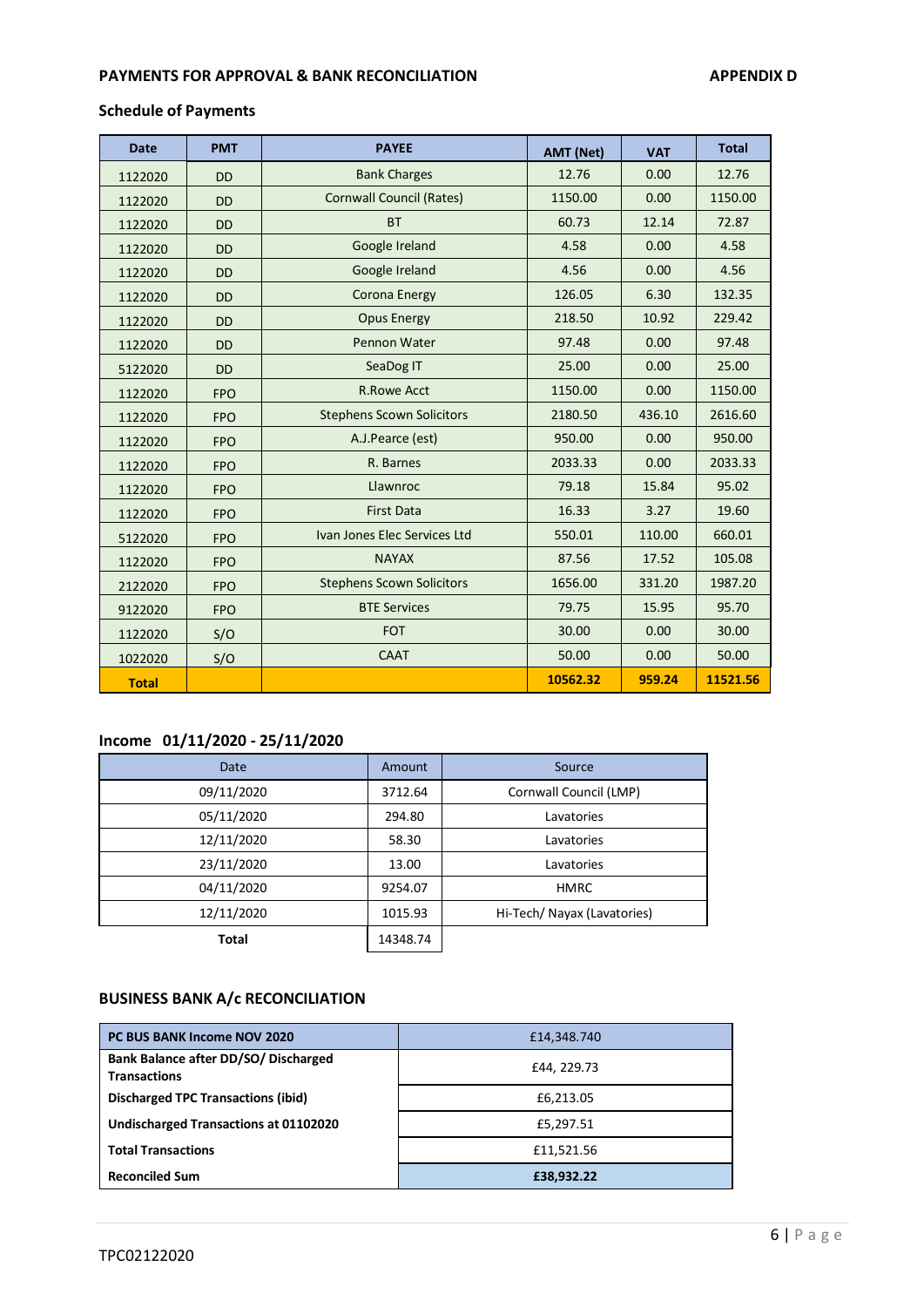| A/c                           | Int        | <b>Balance</b> |
|-------------------------------|------------|----------------|
| <b>Bus Bank Instant</b>       | 0.46       | 56,211.64      |
| Deposit A/c<br>4.80           |            | 56,627.19      |
| Savings Investment            | 0.00       | 4,346.89       |
| <b>Total Savings</b>          | 117,185.72 |                |
| <b>Withdrawals since 2017</b> | 0.00       |                |
| <b>Monies Unaccounted for</b> |            | 0.00           |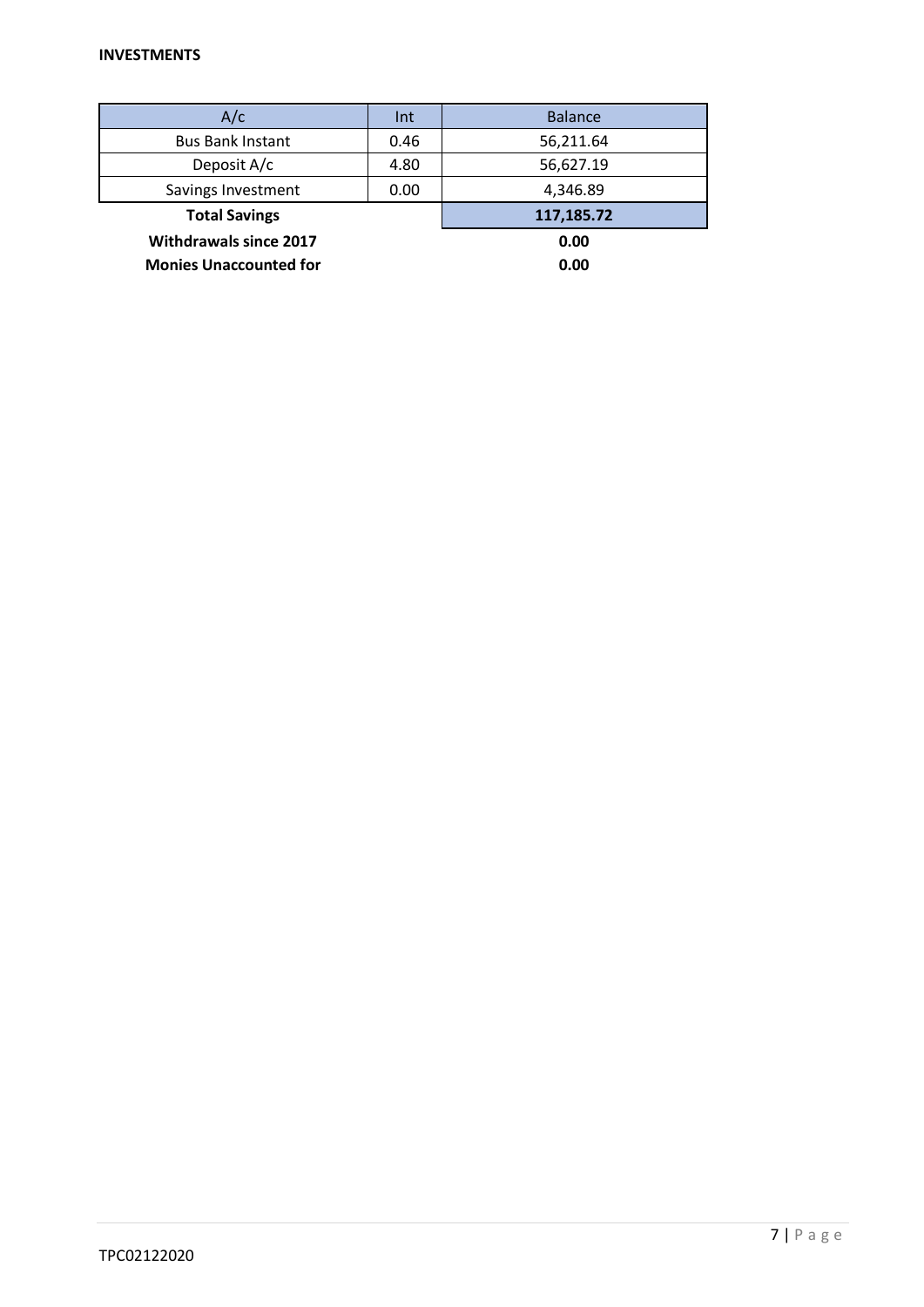# **COMMUNITY HUB PROPOSAL ACCOMMUNITY HUB PROPOSAL**

#### Cllr. Naomi APPLEBY-TREMAIN

#### **BACKGROUND**

In July 2020, the Members of Tintagel Parish Council made the decision to close the Tintagel Visitor Centre, permanently. The reasons for that decision were, in the main part, based on the financial unsustainability of the centre, and the increasing burden that the year on year losses placed upon the resident of the Parish.

Historically, the building which only served the tourism industry, provided little or no support for parishioners and the decision to transform the asset into a centre for wider social benefit was, undoubtedly, a bold one.

#### PROPOSAL

The proposed Community Hub is intended to be a Parish Asset, which will meet the needs of the community in an effective, practical, and sustainable manner.

The aim of the project, going forward, is to use the former Tintagel Visitor Centre building to provide a wide range of opportunities and services for the residents of the Parish, and to act as a focus for community cohesion, whilst retaining the best parts of the visitors centre. Thereby serving the needs of 'One and All'.

At present, the Parish lacks a centralised, practically focussed, information resource and suitable, small, community space. The Parish Council now has an enviable opportunity to enable the provision of a variety of information sources, and help resources, under one roof, in a manner that can benefit Parishioners

#### ACTIONS REQUIRED

This is a dynamic and diverse project that will require not only our Clerks' guiding hand but also the services of an administration/ project manager of its own. We will be required to appoint a paid person to undertake work on all facets of the new facility, as the setting up and management process of the asset will require a specialised set of skills in one person –the appointing of a Hub Co-ordinator/Lead Administrator. This will create not only a staffed position for visitor centre duties but also a point of contact for users of the building and robust administration.

It vital that all plans in respect of this project are effectively communicated to all persons in the Parish. It should also be understood that this administration role does not have to be an ongoing cost to the Parish Precept.

It is proposed than an appropriate hourly rate for the Administrator, is £15 and the suggested number of hours being 5 per week, with a further 3 hours being offered very generously by the applicant, free of charge. Thus, a total of 8 hours per week is the target.

The duties to be undertaken by the Administrator will include:

- bookings,
- social media,
- project co-ordinator
- sufficient admin and communications cover to make sure Parishioners are aware of all developments and updates by creating and up keeping social media accounts
- Facebook/twitter with the possible room for development of Tintagel Visitor app
- printed/email newsletters, vital for those without access to the internet hybrid communication– old and new - a lovely example of a newsletter from Callington council is attached
- content management of the Parish website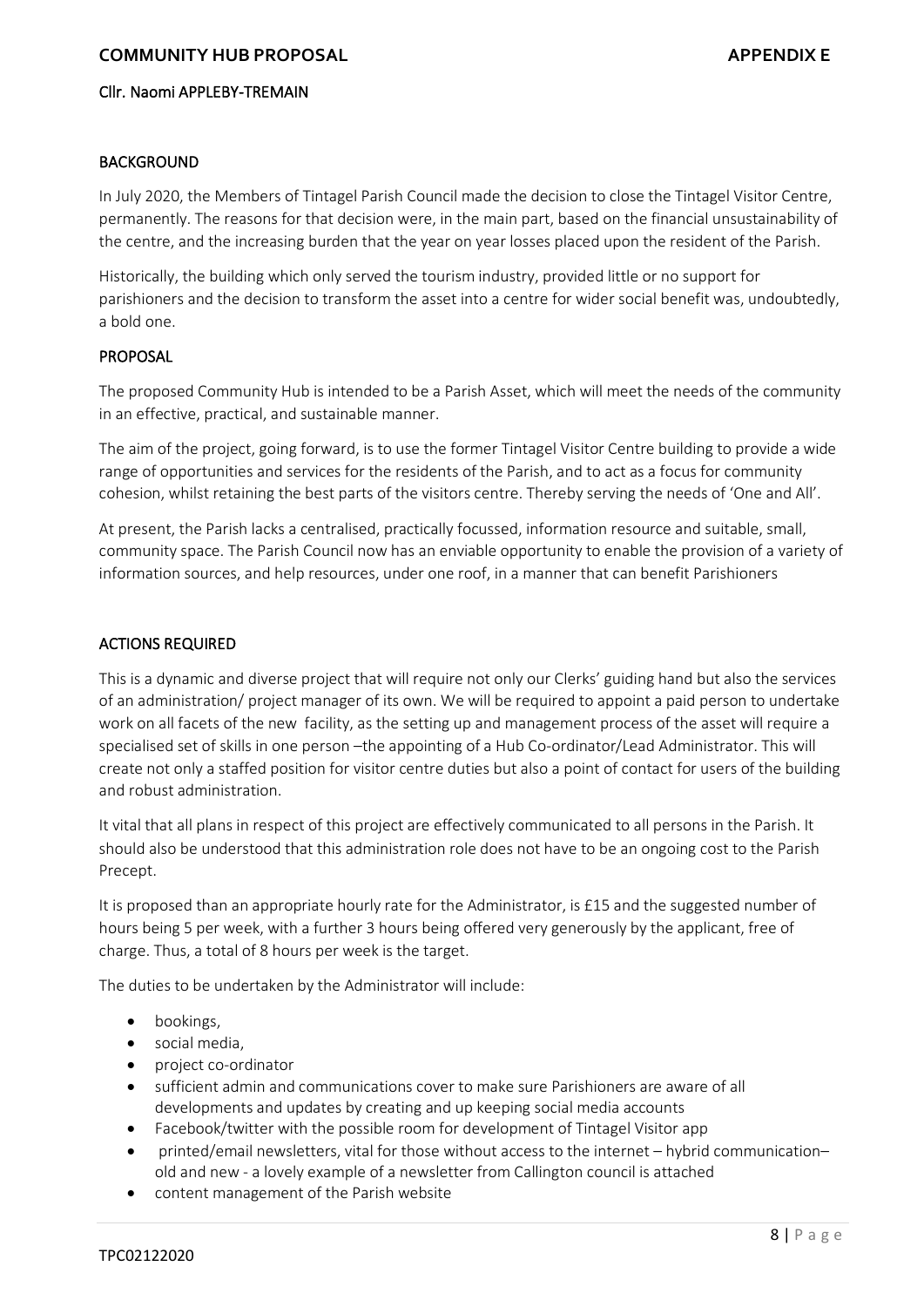- poster/flyers where needed for local events/seasonal happenings
- educational opportunity
- groups booking
- online calendar
- upkeep of visitor's centre/community hub displays to make sure it is welcoming to all.
- providing administrative support to the Parish council/clerk as needed including assisting with grant applications
- provide an information service to visitors/tourists
- assist with setting up and organising community hub
- organising events

The applicant for the position is flexible, as to which days she would be available. However, if also offering a visitor centre service, perhaps Monday and Friday mornings would be best as they tend to be arrival days especially during the out of peak season perhaps 10 – 12.30pm?

She is also happy to do homework help, story time, GCSE course work help

It should be noted that a paid member of staff is preferred by many grant providers, as it allows more reliable and consistent progress of the project which would then be fleshed out with volunteers so as to offer full staffing.

This project will not be possible without our vital volunteers, who have already shown support for this lovely project. The selfless gift of time and kindness donated by the volunteers will be the life blood of the project, bringing the community together.

All bringing previous experience of life and business acumen to share.

# PROPOSED USES

Memory cafe – The setting is superb as the displays are about recalling Tintagel history. The Rotary club are able to provide us with successful working model of this project in action already in Wadebridge.

Rainbows

Brownies

First aid courses

Bike maintenance and cycling proficiency

# Singing and music groups

Kafe Konnect - offers communities education training mentorship – enable motivate inspire people back into employment – an organisation who are well suited to these times Rural poverty/lack of transport for non-car owners meaning inability to make the most pf employment opportunities meaning people here deserve more support to bridge that gulf.

Due to the ongoing pandemic situation we also have an opportunity to boost the morale of the village by having a comprehensive retraining and support centre based at the building to rapidly address any of the issues which are or may face the village as we move through these challenging times.

# Debt counselling and advice

Cornwall Adult ED

Addaction

University of the Third Age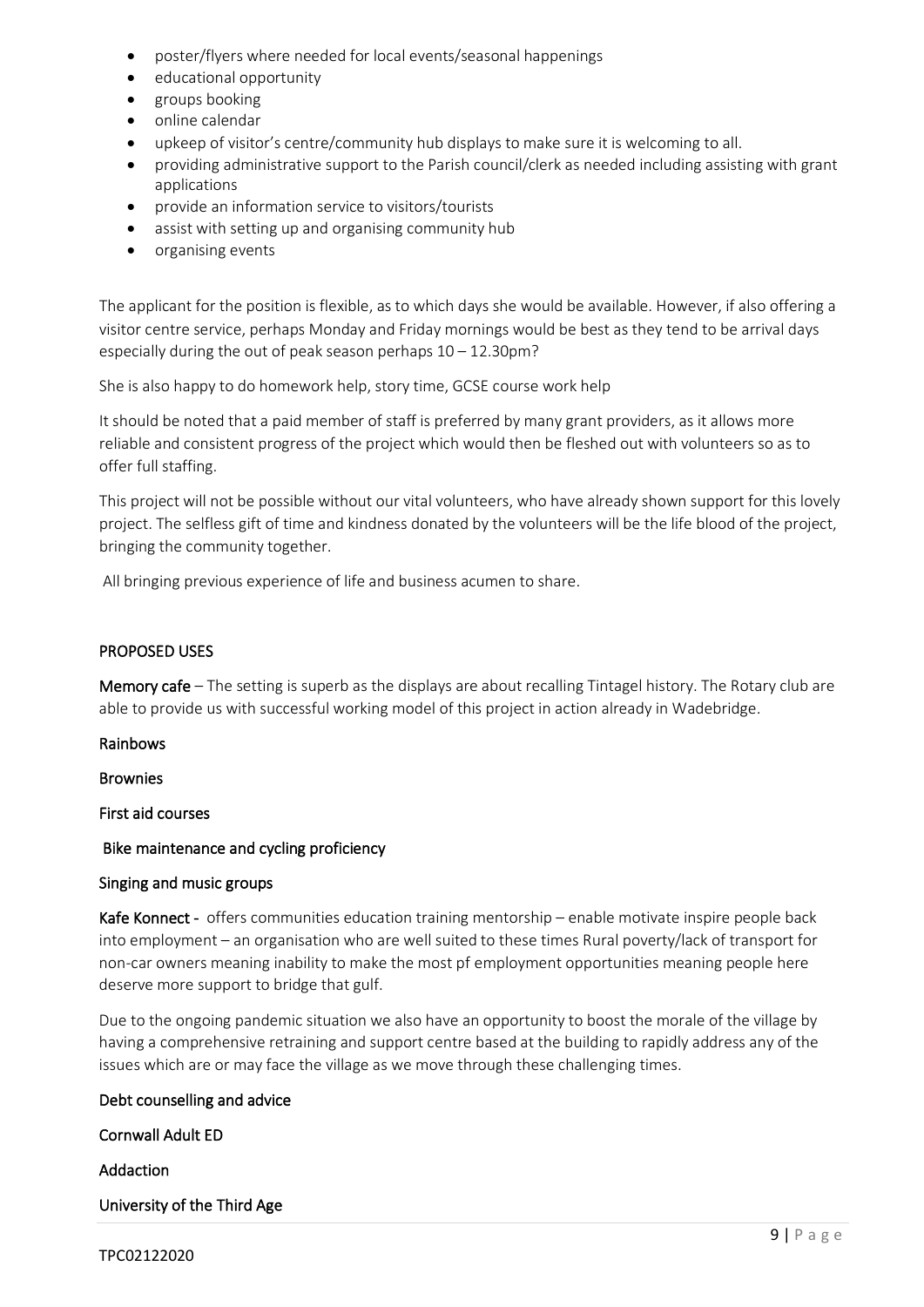Community larder Book swap / lending library Seed share/plant sales Produce/farmers market Genealogy and Local History Group This list is not exhaustive

# Methods of Achieving Our Aims

Consideration has been given to the means by which the aims outlined above can be achieved:

The first option involved financial investment by the Parish Council, with on-going responsibilities for costs/ shortfalls. This would, however, be supported with Grant Funding.

It is appreciated that such a proposal may not seem palatable, in light of current financial pressures.

Whilst this model may be the preferred option, an alternative proposal is as follows:

# Creation of a Community Interest Company (CIC)

A **community interest company** (CIC) is a type of company introduced by the United Kingdom government in 2005 under the Companies (Audit, Investigations and Community Enterprise) Act 2004, designed for social enterprises that want to use their profits and assets for the public good.

What this means for the Tintagel Community Hub is that profits would be reinvested into the company and local communities to benefit individuals we support. There are a number of both advantages and disadvantages to pursuing our aims using the CIC process.

# **Advantages of a community interest company:**

Compared to a standard company, a CIC specifically provides several advantages:

• **A clear commitment to social goals**

While social aims can be prescribed in the **[articles of association](https://www.informdirect.co.uk/company-records/memorandum-and-articles-of-association-explained/)** of normal limited companies, community interest company status confers a clear commitment to a communal cause.

The statutory basis of the asset lock, which ensures that a CIC's funds will be used for the benefit of the company's social objectives rather than for individual shareholders, helps provide reassurance to investors and the wider public. More generally, the fact that community interest companies are subject to ongoing regulation by the CIC Regulator helps to create confidence in the integrity of a CIC.

# • **Access to certain forms of finance**

Some donors will only give to charities or community interest companies, because of the protections these vehicles provide that funds will be used for stated purposes. Therefore, access to finance – whether through provide donors, grants or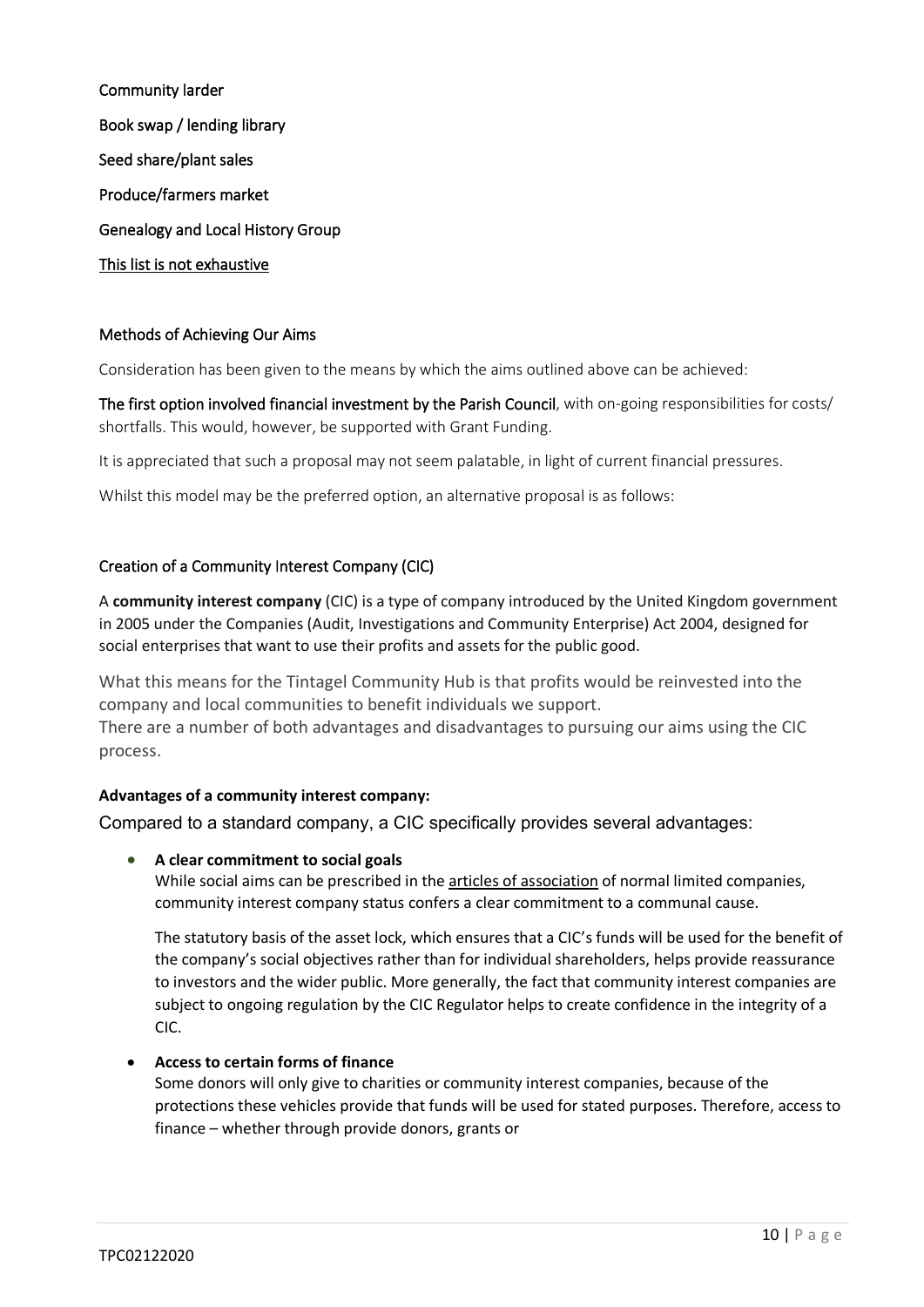community development finance – may lead a social enterprise to operate as a CIC rather than as a standard company.

# • **Limited liability and protection**

The primary advantage, as for other businesses operating as a limited company, is [limited liability.](https://www.informdirect.co.uk/company-formation/what-is-a-limited-company/) This provides an important element of security for those who own and manage the business.

At the same time, it provides some protection for any assets related to the social enterprise, which would not generally be available for an unincorporated entity – where they will often be held in the names of individuals.

# • **Familiarity**

The limited company structure, complete with directors and shareholders/members, is likely to be familiar to those responsible for running the organisation and relatively simple to operate, especially compared to a charity. It will also be readily recognised by the business community and others the company engages with – it might help, for example, to have such a known, formalised structure when dealing with government or other bodies making grants.

# • *Flexibility of limited company structure*

The limited company structure which forms the basis of a community interest company can provide flexibility to meet the individual needs of different organisations. A CIC can be set up as a private company limited by shares, private company limited by guarantee or [public limited company.](https://www.informdirect.co.uk/company-formation/public-limited-company-what-is-it/)

# • **Continuity of purpose**

As a type of limited company, a community interest company has its own legal status and will therefore continue in operation – and able to provide benefit to the community – until it is dissolved or converted into a charity. Even if it is dissolved, a specific feature of the CIC model is that any residual assets (after paying off any creditors) must be transferred to another asset-locked body, like another CIC or a charity. This ensures that funds invested in a CIC will continue to benefit social or charitable ends, even if the CIC itself is no more.

#### • *Quicker to set up*

A community interest company is quicker to form than a charity, with a single consolidated application to form the company made to Companies House, which they and the CIC Regulator separately review.

#### • *Reduced governance requirements*

There is also a lower level of ongoing governance for a community interest company than a charity. While CICs are regulated by the CIC Regulator, this is comparatively 'light touch', with the main requirement being the submission of the annual Community Interest Report. This relative freedom from regulatory restraints means that a CIC can focus intensively on its social aims, with fewer restrictions on trading activities than a charity faces meaning they can also take a more commercial approach to achieving their ends.

#### • **No requirement to choose between strategic control and being paid**

The founders of a community interest company can retain control over the business while being appointed and paid fairly for their work as directors of the company. As well as the founders themselves, it may be easier to attract additional high calibre individuals to the CIC through the offer of a measure of control alongside a salary set at a market rate.

#### • **A wide range of possible social aims and specific focus on social enterprise**

The social aims permissible and ways they can be pursued are wider for a CIC than a charity. The definition of community interest in the 'Community Interest Test' which applies to CICs is wider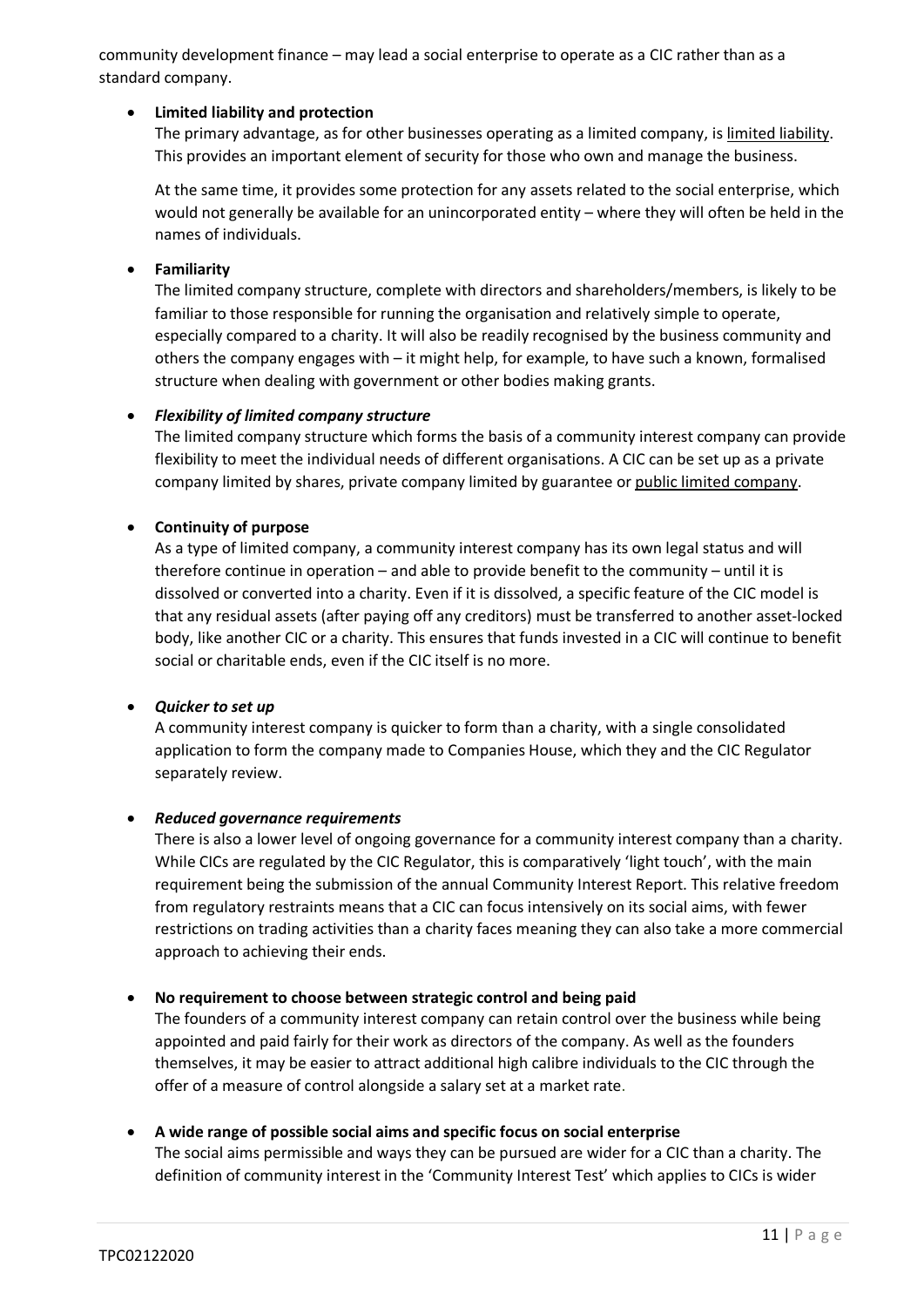than the equivalent 'Public Benefit Test' which applies for charities. This means that many aims which would not qualify for charitable status can legitimately be pursued via a CIC.

The CIC model is specifically identified with social enterprise.

### **Disadvantages of a community interest company**

### • **Formalities of incorporation**

Like any standard limited company, a CIC must be registered at Companies House.

Unlike other companies, a community interest company must also submit form CIC36, signed by all the prospective directors alongside payment of a £35 fee, describing the proposed social purpose of the company and providing various other details. In order for the CIC to be established, this has to be reviewed and approved by the CIC Regulator.

# • *Ongoing company compliance*

As a limited company, there are also a number of ongoing responsibilities to observe. Some form of accounts will need to be filed each year. There will also be a requirement to create and maintain company registers and file information with Companies House, including an annual [confirmation](https://www.informdirect.co.uk/confirmation-statements/confirmation-statement-companies-house-what-is-it/)  [statement](https://www.informdirect.co.uk/confirmation-statements/confirmation-statement-companies-house-what-is-it/) and event-based submissions.

# • **Lack of tax breaks available**

Charities are able to claim a number of tax reliefs on most income, capital gains and profits, with various schemes available – such as reclaiming gift aid on donations – which can make an important difference to the amount of money they can raise for their cause. More locally, they are typically eligible for a substantial discount on business rates.

In contrast, CICs do not receive the same tax breaks, even if their objects are wholly charitable. This means that all other things being equal, they will potentially raise less money for their cause than if they were established as a registered charity.

# • **Limited access to certain funding**

Certain grants and other funding schemes may be open only to charities and not to community interest companies. Where businesses have Corporate Social Responsibility (CSR) policies which govern who they can donate money to, these are still likely to favour charities over other vehicles.

# • **Limited public awareness of the CIC model**

Although the position is improving, many people – who the organisation might want to target as donors or volunteers, for example – will not be familiar with the community interest company form.

# • **Perceived lack of prestige**

A community interest company may not appear to carry the prestige of a registered charity. Even though it is hard to put a value on, a registered charity generally carries a sense of trust that inspires confidence – and which is not fully replicated by the CIC brand.

#### • **Restrictions on the use of assets**

Alongside the dividend cap, there are also wider restrictions on how a CIC can use and dispose of its assets. By virtue of the 'asset lock', which must be referred to explicitly within the CIC's articles of association, assets within the CIC must be dedicated towards benefiting the chosen community.

In practice, this usually means that the company cannot transfer its assets or profits outside the CIC for less than their full market value. Even if the community interest company is dissolved, surplus assets must be transferred to a socially focussed body, like a charity or another CIC.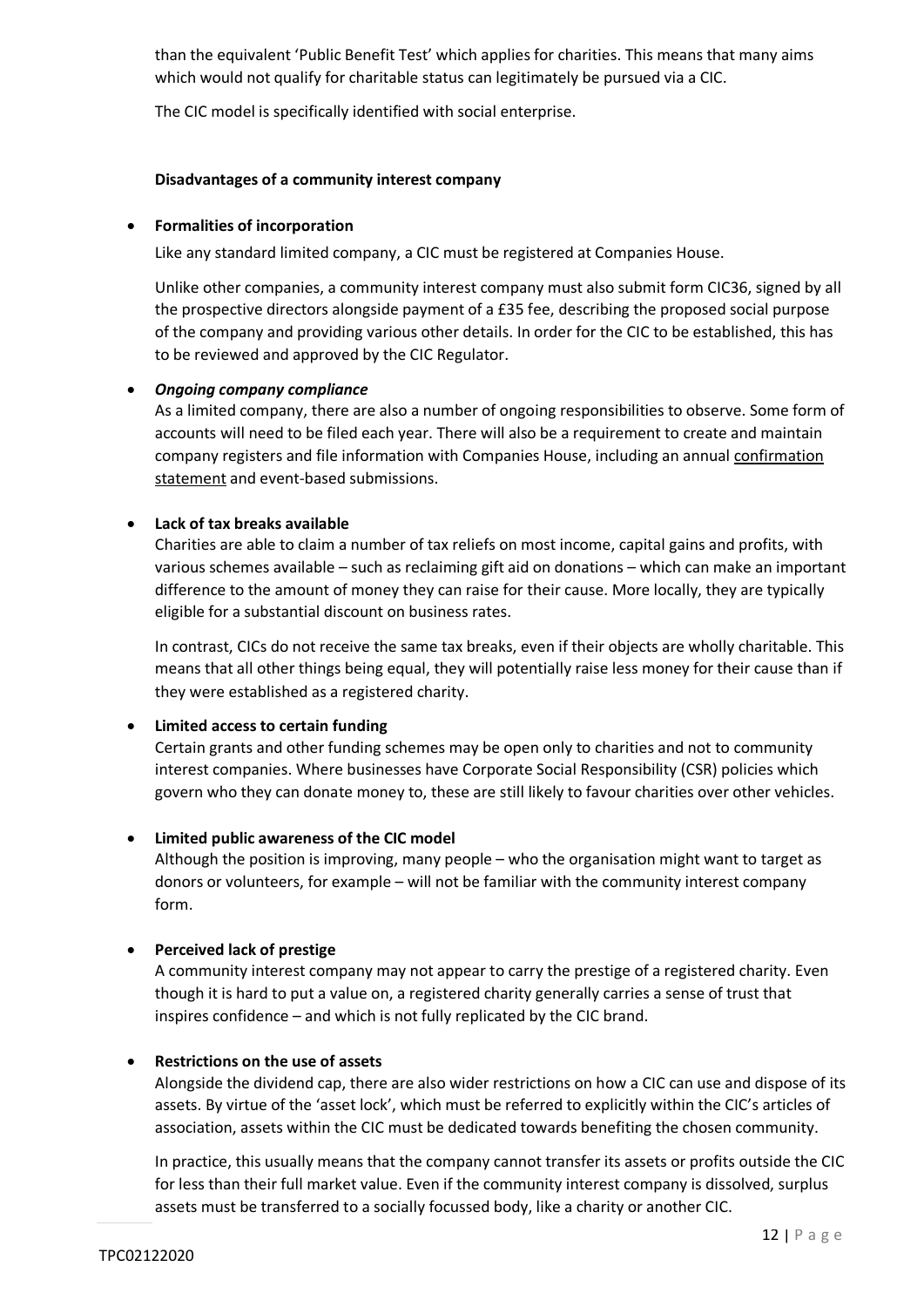# • **Additional governance requirements**

In addition to ongoing reporting to Companies House and HMRC, a CIC must report to the CIC Regulator. This takes the form of form CIC34, the Community Interest Company Report, which must be submitted on an annual basis. To add to the extra hassle of completing this form is the fact it can only currently be completed and submitted on paper rather than electronically.

More generally, the CIC Regulator has the power to investigate and potentially take action against a CIC if there are concerns that it is not serving the specific community it was established to benefit or is otherwise in breach of CIC rules, principally the asset lock requirements.

### **Funding**

Should the Parish Council favour the CIC option, it is requested that consideration be given by Members to the following:

- We would request that the assistance of the Clerk be provided for five hours per week;
- We would request that the Parish Council provide a sum of money towards our start up costs (the sum of £2,500 is put forward for consideration);
- It is requested that the CIC should be permitted to operate the lavatories adjacent to the TVC, in order to provide an income stream to support the Community Hub;
- It is requested that the Stock at the TVC should be donated to the CIC, so that sale of the same can generate funding for start-up costs.
- It is requested that the PC and one printer be donated to the CIC, for use at the facility.

#### **Benefits**

The benefit of the CIC option to the Parish Council would be as follows:

- All costs appertaining to the running of the building would be met by the CIC, whist ownership of the facility would remain with the Parish Council as a Parish Asset;
- The building would be occupied and, in the event that an agreed profit is achieved, the Parish Council would be paid a rental sum;
- The running of the public lavatories at the site would become the responsibility of the CIC;
- The Parish Council would be providing the venue for a much-needed facility which will benefit Parishioners and tourists.
- Upgrades for heating etc. would be carried out by the CIC, utilising grant funding;
- The Parish Council would benefit from the existence of a lease.